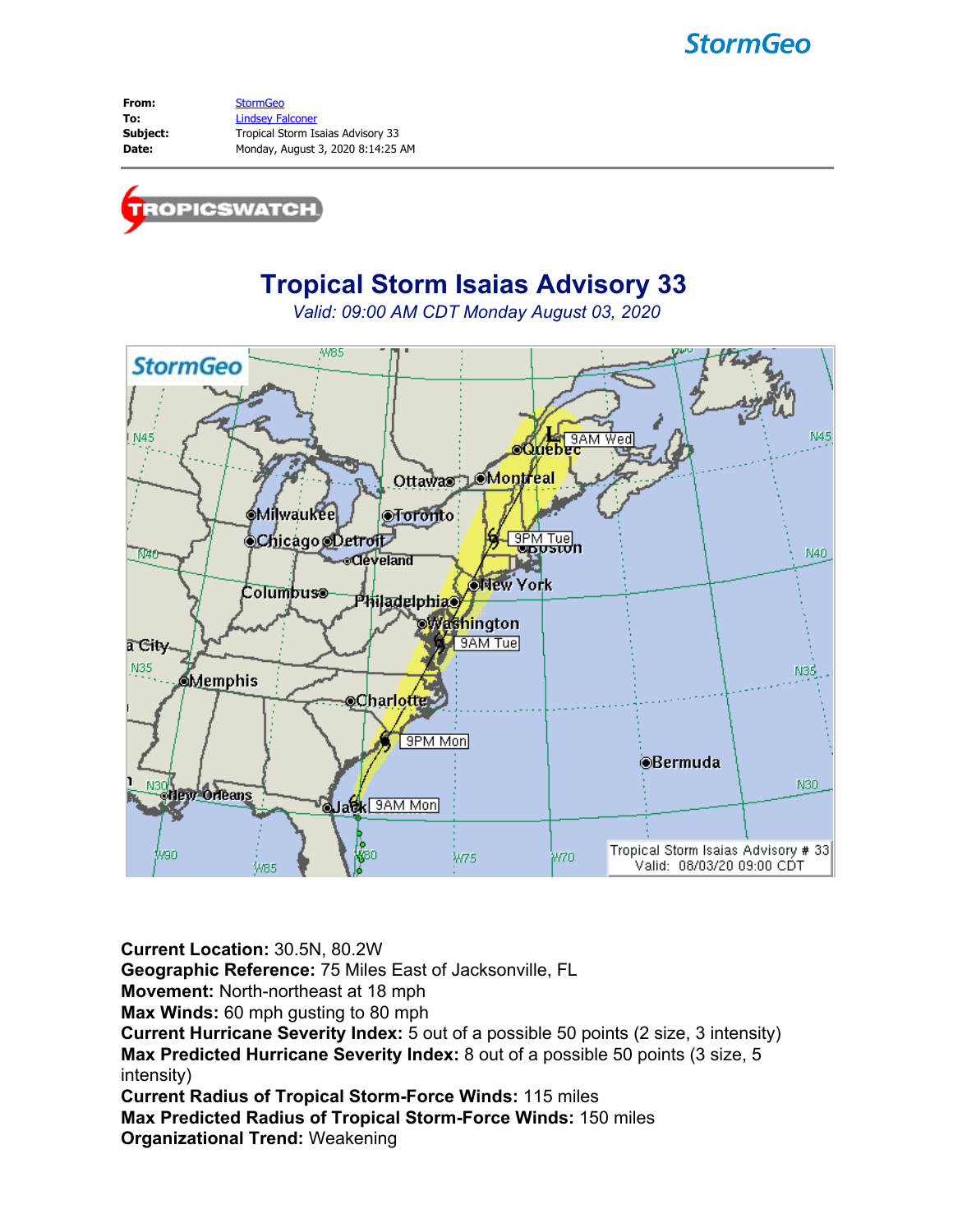#### **Forecast Confidence:** Average **Estimated Central Pressure:** 995 mb

#### **Key Points**

1. Isaias has weakened considerably over the past 6 hours.

2. it is becoming questionable whether Isaias will reach hurricane strength prior to landfall tonight.

3. Strong winds and heavy rains are expected for the entire Mid Atlantic and New England Coast.

## **Our Forecast**

A reconnaissance plane investigating Isaias has found that the storm weakened considerably over the past few hours. The plane found that max sustained winds are down to about 55 mph to 60 mph, mainly in squalls northeast of the center. The plane did not find any tropical storm-force winds southwest or west of the center. In addition, the wind field has decreased in size overnight. Given its ragged appearance on satellite, it is questionable whether Isaias can strengthen to a hurricane in the 12 hours prior to landfall near the South Carolina/North Carolina border late this evening. However, wind shear is now decreasing, and Isaias will have its best opportunity to strengthen today.

We have lowered the predicted winds at landfall tonight to 75 mph. Such winds would only be located over a small area northeast of the center. Once inland, Isaias will steadily weaken as it accelerates up the East U.S. Coast tomorrow. By Wednesday morning, it will have become a relatively weak extratropical storm system over Maine.

## **Expected Impacts on Land**

**Northeast Florida Peninsula:** No significant impacts

**Carolinas:** Widespread power outages as well as minor to moderate wind and tidal surge damage is expected near and a little to the east of where landfall occurs. Inland flooding is also expected.

**Mid Atlantic:** Power outages, likely widespread along the coast, are likely along with coastal flooding. Minor wind damage is also likely. There is an increasing risk of inland flash flooding as well.

**Long Island and Southern New England:** Power outages are likely for entire area. Minor coastal flooding is also possible.

**Eastern Canada:** Power outages are likely on Wednesday.

An intermediate advisory will be issued by 1 PM EDT. The next full advisory will be issued by 4 PM EDT.

Meteorologist: Chris Hebert

| <b>Forecast Confidence: Average</b> |              |      |      |                                |            |                               |  | Hurricane Severity<br>Index |  |  |
|-------------------------------------|--------------|------|------|--------------------------------|------------|-------------------------------|--|-----------------------------|--|--|
| ∣ Fcst                              | <b>Valid</b> | Lat. | Lon. | <b>Max</b><br><b>Sustained</b> | <b>Max</b> | Category Size Intensity Total |  |                             |  |  |